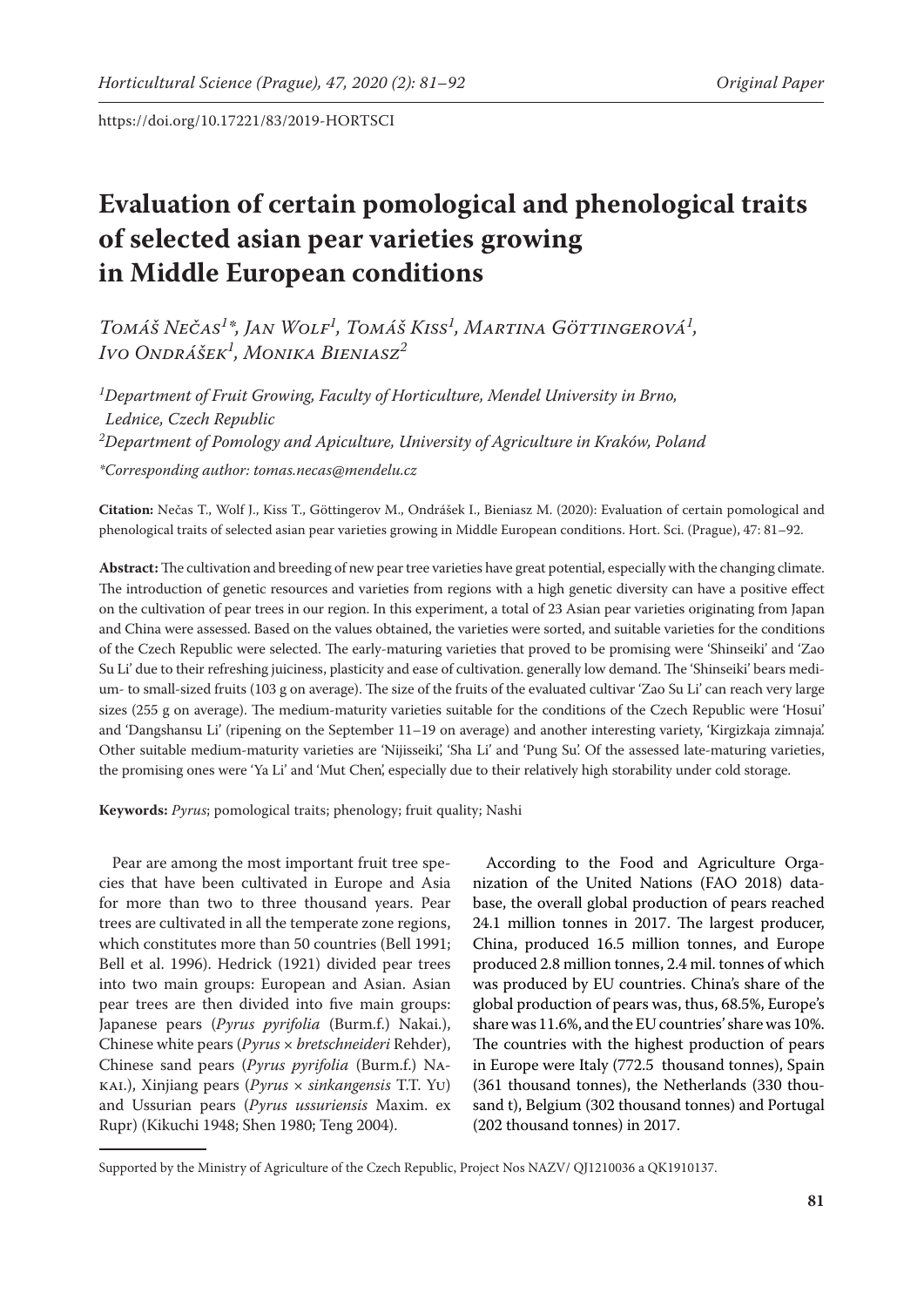According to the United States Department of Agriculture (USDA 2019) estimates, the total global production of pears reached 19.4 million t in 2018, 13.1 mil. t of which was produced by China. Spring frosts during the flowering stage, especially in the main production areas such as Hebei and Shandong, were the factor contributing to the significant decrease in China's production, which dropped by as much as 20% from the average production.

The trend of pear production over a 10-year period (2008–2017) shows an increase in the total global production of 12.8% (2008 – 21.1 mil. tonnes; 2017 – 24.2 mil. tonnes), a 17% increase in China's production (2008 – 13.7 mil. tonnes; 2017 – 16.5 mil. tonnes) and a 3.6% increase in Europe's production (2008 – 2.7 mil. tonnes; 2017 – 2.8 mil. tonnes).

High-quality fruits are the main objective of the efforts of all plant breeders and growers, as well as the characteristics that consumer demands also. The parameters that define the quality of a fruit are among others, the following critical characteristics: the fruit weight, fruit colour, and sugar and acid contents (their ratio). Other important parameters include the taste, structure (texture), appearance and juiciness (Hancock, Lobos 2008). The physical characteristics of a fruit are very important for the processing, transport, sorting and packaging of the fruits (Ertekin et al. 2006).

Since Asian pears are mainly cultivated for direct consumption, the attractive appearance of the fruit is of high importance, with the colour of the fruit being the most important factor. The colour spectrum of a pear's skin is wide, with the most important ground or over colours being from green, yellow-green, yellow brown, yellowish red brown to red brown (Thibault et al. 1983; UPOV 1994, 2000). red and brown. The preferred pear varieties are those with a yellow or green skin, but mainly those with a red skin. The attractiveness of the fruit is chiefly determined by the brightness of the skin colour, not its depth. According to Kappel et al. (1995), the skin colour is important in evaluating the attractiveness of the fruit. The results published in their work indicate that yellow is the colour that consumers consider the most appealing in pears, possibly with a weak, blurred, red overcolour. According to Manning (2009), whose data still apply, the research shows that the most attractive varieties, from the customer's point of view, are those with a yellow-green skin with a touch of pink, such as 'Flamingo' and 'Rosemarie'. The varieties

that were evaluated as the worst were those with purple ('Red d´Anjou') and brown (3D-37-38 hybrid) skin colours.

Another critical attribute is the fruit size, which is a very important factor for both pear growers and consumers. In Asian pear varieties, the fruit size ranges from 35 g to 1 000 g. Varieties with very large (an average size larger than 300 g), large (larger than 200 g), medium-sized (from 100 g to 200 g) and small (smaller than 100 g) fruits constitute approximately 11.7%, 18.3%, 51.5% and 18.5% of Asian pear varieties, respectively. Notably, the varieties with large and very large fruits originate from *Pyrus* × *bretschneideri* Rehder and *Pyrus pyrifolia* (Burm.f.) Nakai. (Jun, Hongsheng 2002).

 In fruit production, it is usually the early-ripening varieties that bring growers higher profits. This also applies to pears (both Asian and European). In China, the period of ripening of Asian pear varieties lasts from the end of July until the end of October. The Institute of China Fruits carried out a mapping of 715 Asian pear tree varieties and discovered that the percentage of early-ripening varieties was only 8.5%, that of middle-ripening varieties was 27.7%, and that of late-ripening varieties was 63.8%. One of the methods of obtaining very early- and early-ripening varieties is crossbreeding Asian varieties with early European varieties (*Pyrus communis* L.) (Cao et al. 2000).

# **MATERIAL AND METHODS**

In this work, 26 pear varieties were studied (23 Asian pear varieties and 3 European pear varieties), which are listed in Table 1. The pear trees were planted in the experimental orchard of the Faculty of Horticulture at Mendel University in Brno located in the municipality of Lednice (48°47**'**59**''**N 16°48**'**12**''**E) in Southern Moravia, Czech Republic (170 m a.s.l.). Lednice is one of the warmest regions in the Czech Republic, with an average annual temperature of  $9.1$  °C and an average annual rainfall of 422 mm. The study was carried out from 2012 to 2016. Pear seedlings (Lodder Unterlagen Ltd. Germany) were used as the rootstock, and the trees were pruned as free spindles with a spacing of 5 m (between rows)  $\times$  3 m (within rows). The orchard was equipped with supplementary irrigation. Fruit thinning was performed every year, where 2 fruits per flower cluster were left. The flower clusters were separated 10–15 cm from each other on the shoots.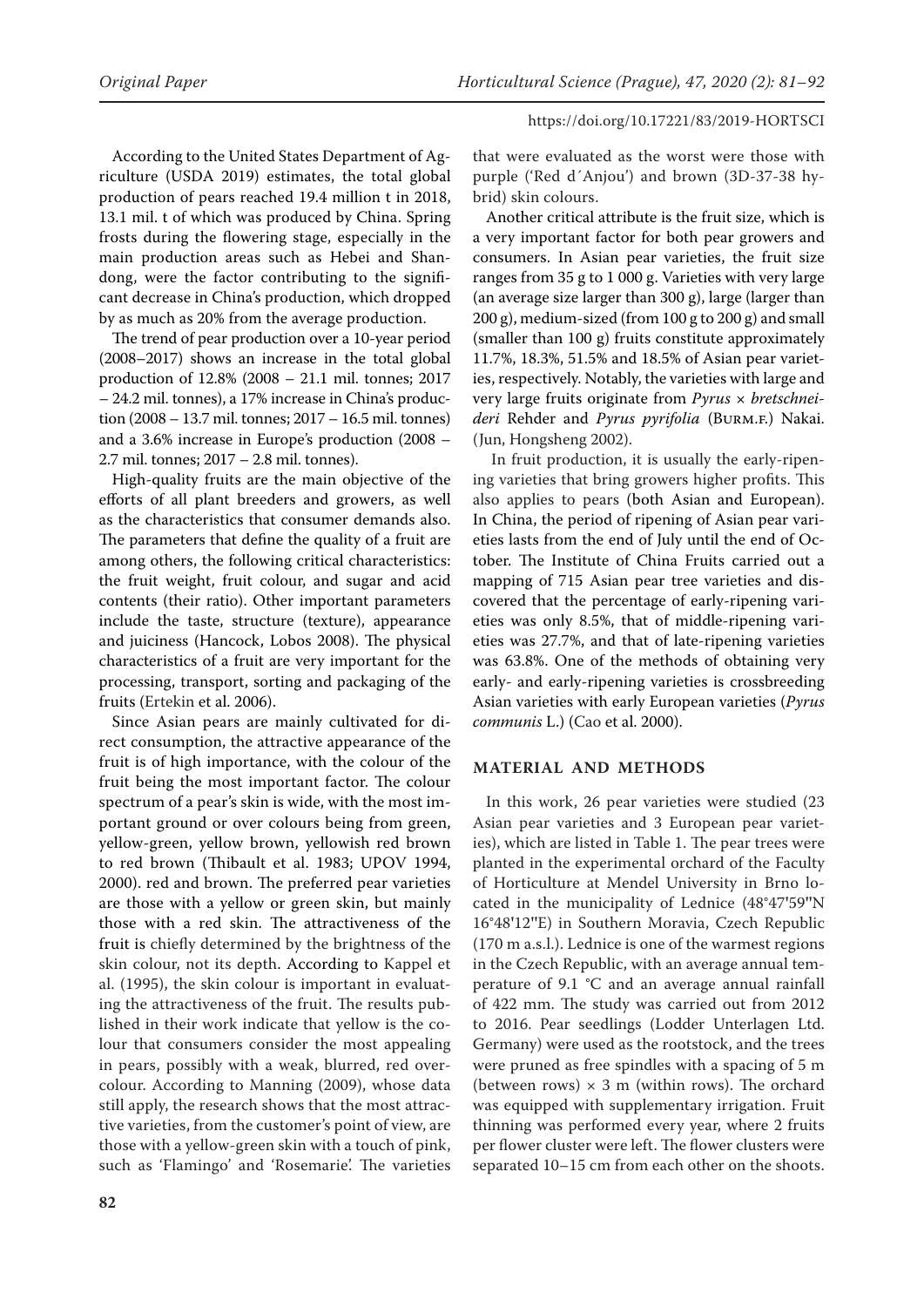| Name                  | Species                                  | Pedigree                                        | Origin                   |
|-----------------------|------------------------------------------|-------------------------------------------------|--------------------------|
| Ju Li                 | P. x bretschneideri (probably)           | unknown                                         | unknown                  |
| Zao Su Li             | $P_{\cdot} \times$ bretschneideri        | Ping Guo Li x Shenbuzhi                         | China 1977               |
| Shinseiki             | P. pyrifolia                             | Nijisseiki × Chojuro                            | Japan 1945               |
| Williams              | P. communis                              | Chance seedling                                 | England 1770             |
| Clapp's favourite     | P. communis                              | Flemish Beauty × Williams                       | Massachusetts (USA) 1860 |
| Pung Su               | P. pyrifolia (probably)                  | unknown                                         | unknown                  |
| Man San Gill          | P. pyrifolia (probably)                  | unknown                                         | unknown                  |
| Kumt Ghant Chu        | P. pyrifolia (probably)                  | unknown                                         | unknown                  |
| Hosui                 | P. pyrifolia                             | Ri-14 (Kikusui × Yakumo) × Yakumo               | Japan 1954               |
| Chojuro               | P. pyrifolia                             | chance seedling                                 | Japan 1889               |
| Jin Hua               | P. x bretschneideri                      | unknown                                         | unknown                  |
| Kirgizkaja zimnaja    | P. communis (probably)                   | unknown                                         | unknown                  |
| Talgarskaja krasavica | P. communis (probably)                   | chance seedling Forest Beauty                   | Kazakhstan               |
| Xue Hua Li            | $P_{\cdot} \times$ bretschneideri        | unknown                                         | unknown                  |
| Sha Li                | P. pyrifolia                             | old special, unknown                            | China                    |
| Nijisseiki            | P. pyrifolia                             | chance seedling                                 | Japan 1898               |
| Kumoi                 | P. pyrifolia                             | Ishii Wase × Yakumo                             | Japan 1955               |
| Shinko                | P. pyrifolia                             | chance seedling Nijisseiki                      | Japan 1941               |
| Wu Jiu Xiang          | interspecific hybrid                     | Ya Li × Williams                                | China                    |
| Conference            | P. communis                              | Seedling of Leon Leclerc de Laval               | England 1885             |
| Ya Li                 | $P_{\rm t} \times \text{bretschneideri}$ | old special, unknown                            | China                    |
| Ping Guo Li           | P. ussuriensis (probably)                | P. ussuriensis $\times$ P. pyrifolia (probably) | Korean peninsula         |
| Dangshansu Li         | $P_{\cdot} \times$ bretschneideri        | old special, unknown                            | China                    |
| Kieffer               | interspecific hybrid                     | $P. pyrifolia \times Williams$                  | Philadelphia 1863        |
| Hood                  | interspecific hybrid                     | unknown                                         | Florida (USA)            |
| Mut Chen              | P. pyrifolia (probably)                  | unknown                                         | unknown                  |

Table 1. The name, species, pedigree and origin of the pear cultivars assessed in the experiment

The flowering and maturity dates were monitored for all the assessed pear tree varieties, as well as the flowering intensity and fruit set. The flowering date was determined as the beginning of the flowering (when 25% of the blossoms were fully open). The maturity date was determined as the day when the fruits were mature based on the fruit colour, as recommended by Tvergyak (1985).

Tvergyak recommends, as a maturity criterion, a change in colour from green to brown to orange or gold in the Asian russet varieties. According to the author, the colour changes during the maturation as follows: yellow Asian fruit varieties change from green to light yellow, green varieties change from grass green to light green to yellow green. Some of the green Chinese verities remain green. Since it was the first experimental evaluation of the ripeness of the fruit, the determination of maturity was based on the combination of sensory taste perception and the colour change. The flowering intensity and fruit set were assessed using a scale from 1 to 9 (where 1 represents no blossoms/fruits on a tree and 9 represents the maximum number of blossoms/fruits on a tree).

To assess the quality characteristics, 50 pieces of fruit were picked at the optimum harvest maturity. The fruits were then carried to the laboratory while wrapped in plastic bags to eliminate any water loss during transport. The fruits were washed and wrapped again in plastic bags and stored at 8 °C until further processing.

The pomological, physical and nutritional characteristics of all the studied pear varieties were then assessed in the following way: fifteen fruits were selected randomly from the 50 harvested pieces, and they were weighed on an analytical scale to calcu-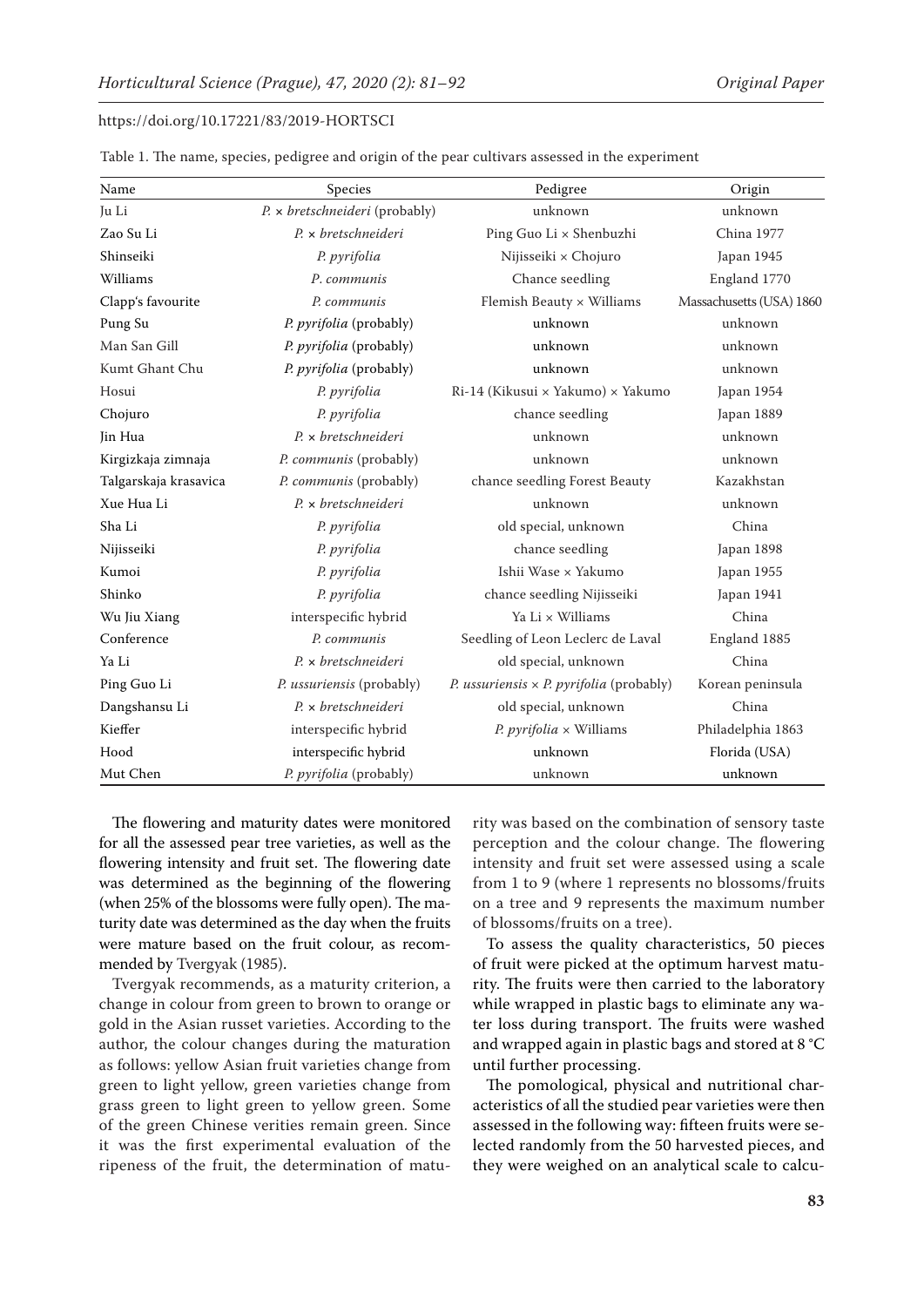late the average weight in grams. Then, the flesh firmness and the total soluble solid content, including the total titratable acids, were determined.

The flesh firmness was determined with a stationary penetrometer (*TR Turoni*, Italy) using an 8-mmdiameter plunger. The acid content was measured by titration with 0.1 M NaOH to a pH of 8.1 and expressed as malic acid (Pekmezci 1983). The total soluble solids (TSS) content was determined using a stationary refractometer (Krüss, Germany) at 25 °C, and the result was expressed in %.

The statistical analysis of the obtained data was carried out on the Statistica 12 software using an analysis of variance (ANOVA) and Tukey's HSD test.

# **RESULTS AND DISCUSSION**

The experiment produced a large amount of data and interesting findings about the characteristics of the Asian pear varieties cultivated under the conditions of southern Moravia. This article presents the preliminary results that provide basic information and inferences related to the problem of cultivating Asian pear trees in the Czech Republic.

**Flowering and ripening of the assessed varieties.** The tested varieties selected from the collection of the Asian pear trees cultivated in Lednice include varieties with different ripening periods and flowering dates. The flowering dates varied, on average, from April 5 ('Hood' variety) to the April 1 ('Talgarskaja krasavica' and 'Kirgizkaja zimnaja' varieties) in 2012–2016. Each year, the flowering periods of the individual varieties depended on the weather conditions during the spring of that year. The statistical testing (significance level  $\geq$  0.95) did not confirm any significant differences in the flowering dates between the varieties from the data collected between years 2012–2016 (Table 2). The differences between the studied years were highly statistically significant, with the exception of 2013 and 2014, where no significant differences were confirmed. In 2012, the average flowering date for the studied set of varieties was the April 13. In 2013, it was as late as the April 26. In 2014, it was as early as the April 4; in 2015, the April 16; and in 2016, the April 8. The average flowering date for the whole study period was the April 13. The varieties with the earliest flowering dates (Figure 1) were 'Hood', 'Mut Chen' and 'Kieffer', whereas the varieties with the latest flowering dates included 'Kirgizkaja zimnaja', 'Talgarskaja krasavica' and 'Kumoi'. In 2016, the flowers were substantially damaged by late spring frosts. In 2017, the late spring frosts occurred as well, however, the flowers were not damaged as much as in 2016 and the yield was not affected at all, it was average.

The factors that considerably affect the period of ripening and maturity are the flowering date and temperatures during the period from the flowering to the ripening. The statistical testing (significance level  $\geq 0.95$ ) confirmed no significant differences in the maturity dates between the studied varieties, from the data collected between years 2012–2016 (Table 2).

Highly significant differences were confirmed between 2013 and 2014, in contrast to 2012, 2015 and 2016, for which no significant differences were confirmed. For the studied set of varieties, the maturity date varied in 2012–2016 from the August10 ('Ju Li') to the October 7 ('Mut Chen'). In 2012, the interval of ripening varied from the August 7 until the September 29 ('Ju Li'/'Mut Chen'); in 2013, it was from the August 10 until the October 3 ('Ju Li'/'Ping Guo Li'). In 2014, the interval of ripening started on the August 11 and ended on the October 13 ('Ju Li' and 'Shinseiki'/'Mut Chen'); in 2015, it was from the August 16 until the November 1 ('Ju Li' and 'Zao Su Li'/'Ping Guo Li'), and in 2016, it lasted from the 8th of August 8 until the September 28 ('Ju Li'/'Mut Chen').

Within the assessed period, the varieties with the earliest maturity dates were 'Ju Li', 'Shinseiki' and 'Zao Su Li', the average ripening of which was earlier than that of 'Clapp's' summer variety (Figure 1). The very late-ripening varieties, on the other hand, included 'Ping Guo Li', 'Ya Li', 'Xue Hua Li' and 'Mut Chen', which reached their harvest maturity an average of 14 to 21 days after the 'Conference' (depending on the conditions in Lednice). The studied Asian varieties exhibited a relatively high variability in the maturity dates between the assessed years. In contrast to the European varieties, it was impossible to determine which of the studied Asian varieties was the latest-ripening one, as it was a different variety each year. It is not completely clear at present what, apart from the fruit set, is causing this effect.

**Flowering intensity, fruit set and fruit weight.**  The quality of a variety is determined by its productivity, among other factors. The productivity is influenced by the differentiation of the flower buds, which is assessed as the flowering intensity, and the development of small fruits, assessed as the fruit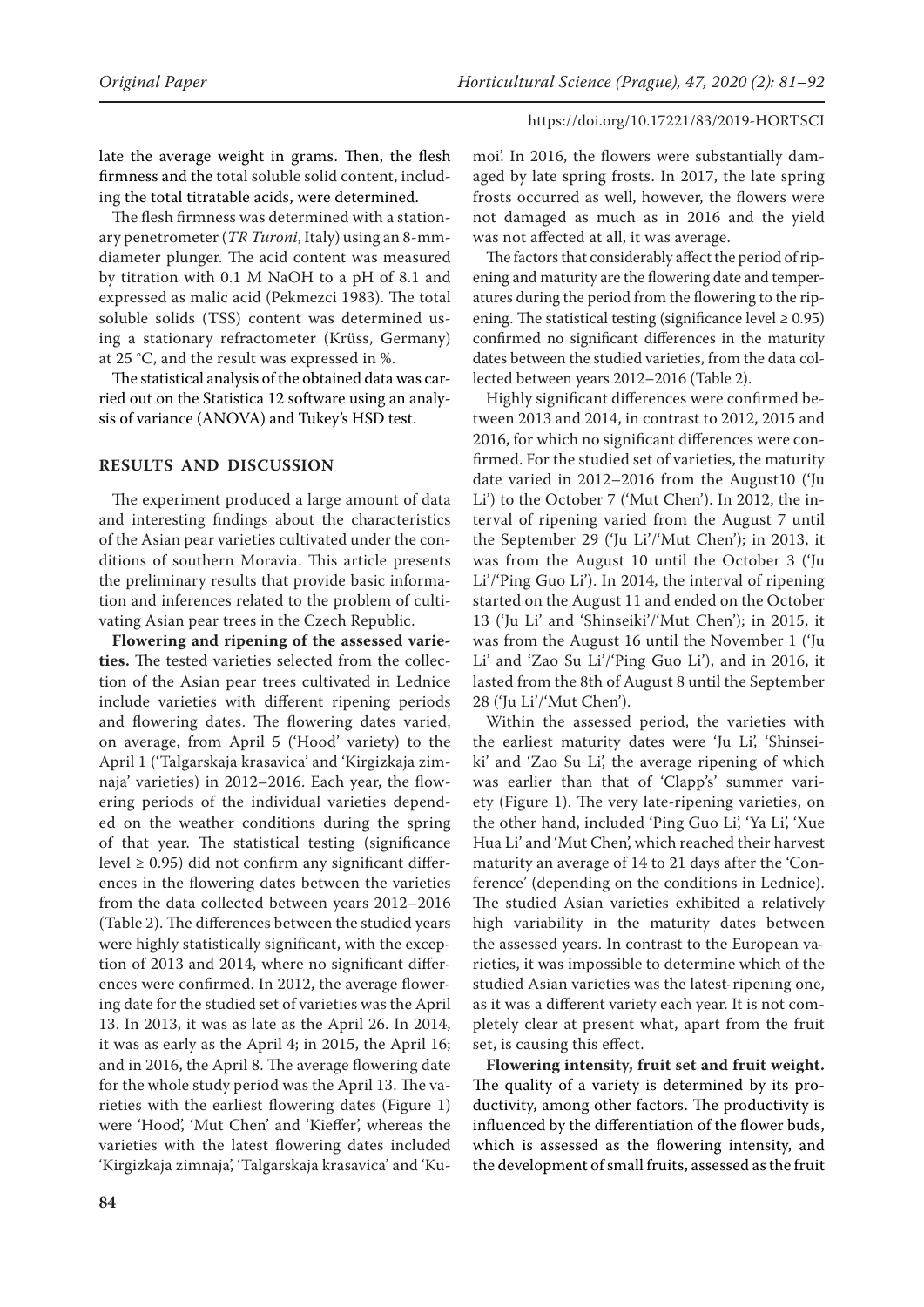| Cultivars             | to flowering*<br>No. of days | standard error<br>Flowering | to maturity**<br>Number<br>of days | standard error<br>Maturity                                                                                                 | Average of flesh<br>firmness<br>$\left({\rm kg/cm^2}\right)$ | Flesh firmness<br>standard error | of entire titrat-<br>able acids (%)<br>Average | Titratable acids<br>standard error | Refractometric<br>soluble solids<br>(%) | standard error<br>Soluble solids |
|-----------------------|------------------------------|-----------------------------|------------------------------------|----------------------------------------------------------------------------------------------------------------------------|--------------------------------------------------------------|----------------------------------|------------------------------------------------|------------------------------------|-----------------------------------------|----------------------------------|
| ju Li                 | 105.8                        | 3.48 abcd                   | 222.6                              | $\mathfrak{a}% _{T}=\mathfrak{a}_{T}\!\left( a,b\right) ,\ \mathfrak{a}_{T}=\mathfrak{a}_{T}\!\left( a,b\right) ,$<br>5.41 | 2.731                                                        | 0.168 cdefghi                    | 0.21                                           | $0.03$ abcd                        | 11.08                                   | $\varpi$<br>0.19                 |
| Shinseiki             | 106.6                        | 3.48 abcd                   | 230.0                              | 5.41 ab                                                                                                                    | 2.058                                                        | 0.168 abcde                      | 0.15                                           | $0.03$ abc                         | 14.79                                   | $0.19$ jk                        |
| Zao Su Li             | 103.0                        | 3.48 abc                    | 230.4                              | 5.54 abc                                                                                                                   | 2.027                                                        | $0.168$ abcd                     | 0.23                                           | $0.03$ bcdef                       | 13.14                                   | $0.19$ def                       |
| Clapp's favourite     | 111.8                        | 5.51 cd                     | 237.5                              | 8.55 abcdef                                                                                                                | 1.592                                                        | 0.168a                           | 0.39                                           | 0.03h                              | 14.64                                   | $0.19$ ijk                       |
| Hood                  | 94.3                         | $\epsilon$<br>3.89          | 241.0                              | 8.55 abcdef                                                                                                                | 1.470                                                        | $0.492$ abcdefgh                 | 0.33                                           | $0.03$ fgh                         | 12.57                                   | $0.63$ cd                        |
| Williams              | 111.6                        | 5.51 d                      | 241.0                              | 8.55 abcdef                                                                                                                | 1.683                                                        | $0.168$ ab                       | 0.36                                           | $0.03$ gh                          | 14.97                                   | 0.19 kl                          |
| Man San Gill          | 103.3                        | 3.48 abcd                   | 244.8                              | 5.54 abcde                                                                                                                 | 2.893                                                        | 0.168 defghij                    | 0.28                                           | $0.03$ defg                        | 14.03                                   | $0.19$ ghi                       |
| Chojuro               | 103.0                        | 3.48 abcd                   | 252.8                              | 5.41 bcdef                                                                                                                 | 2.987                                                        | $0.168$ fghij                    | 0.16                                           | $0.03$ abc                         | 5.57                                    | 0.191                            |
| Kumt Ghant Chu        | 104.5                        | 3.48 abcd                   | 246.6                              | 5.54 abcdef                                                                                                                | 2.122                                                        | $0.184$ abcdef                   | 0.23                                           | $0.03$ bcde                        | 13.74                                   | $0.21$ fgh                       |
| Talgarskaja krasavica | 111.5                        | 3.89 bcd                    | 256.5                              | 6.04 bcdef                                                                                                                 | 2.237                                                        | $0.194$ abcdefg                  | 0.12                                           | 0.034a                             | 14.08                                   | $0.22$ ghi                       |
| Wu Jiu Xiang          | 102.3                        | 3.48 abc                    | 254.5                              | 6.04 bcdef                                                                                                                 | 3.279                                                        | $0.188$ hij                      | 0.36                                           | $0.03$ gh                          | 13.89                                   | 둡<br>0.19                        |
| Pung Su               | 103.3                        | 3.48 abcd                   | 239.8                              | 5.41 abcd                                                                                                                  | 3.005                                                        | $0.168$ fghij                    | 0.23                                           | $0.03$ bcdef                       | 13.16                                   | $0.19$ def                       |
| Hosui                 | 103.0                        | 3.48 abcd                   | 250.6                              | 5.41 abcdef                                                                                                                | 1.967                                                        | 0.168 abc                        | 0.19                                           | $0.03$ abcd                        | 14.17                                   | $0.19$ hij                       |
| Conference            | 106.0                        | 3.48 abcd                   | 256.0                              | 6.04 bcdef                                                                                                                 | 2.106                                                        | 0.168 abcde                      | 0.18                                           | $0.03$ abcd                        | 5.18                                    | $0.19$ kl                        |
| Nijisseiki            | 105.0                        | 3.48 abcd                   | 257.3                              | 6.98 bcdef                                                                                                                 | 2.580                                                        | $0.168$ cdefghi                  | 0.19                                           | $0.03$ abcd                        | 12.21                                   | $0.22$ bc                        |
| Sha Li                | 103.3                        | 3.48 abcd                   | 260.6                              | 6.98 bcdef                                                                                                                 | 3.559                                                        | 0.220ab                          | 0.17                                           | $0.03$ abc                         | 12.15                                   | $0.21$ bc                        |
| Kirgizkaja zimnaja    | 110.7                        | 3.89 bcd                    | 261.0                              | $6.04$ cdef                                                                                                                | 2.684                                                        | $0.194$ $cdefghi$                | 0.25                                           | $0.034$ cdef                       | 12.68                                   | $0.22$ cd                        |
| Dangshansu Li         | 101.0                        | 3.89 ab                     | 262.3                              | 6.98 bcdef                                                                                                                 | 2.516                                                        | $0.168$ bcdefgh                  | 0.14                                           | $0.03~\rm ab$                      | 12.19                                   | $0.19$ bc                        |
| Jin Hua               | 101.5                        | 3.48 ab                     | 263.4                              | 5.41 def                                                                                                                   | 2.383                                                        | 0.168 abcdefgh                   | 0.18                                           | $0.03$ abcd                        | 12.18                                   | $0.19$ bc                        |
| Shinko                | 104.0                        | 3.48 abcd                   | 261.7                              | $6.04$ def                                                                                                                 | 2.932                                                        | $0.201$ defghij                  | 0.31                                           | $0.03$ efgh                        | 3.73                                    | $0.22$ fgh                       |
| Kumoi                 | $106.7\,$                    | 3.89 abcd                   | 265.0                              | 8.55 bcdef                                                                                                                 | 2.877                                                        | 0.194 cdefghij                   | 0.14                                           | $0.03~\rm ab$                      | 13.42                                   | 0.25 efg                         |
| Kieffer               | 98.7                         | 3.89 ab                     | 270.3                              | $6.98 \text{ def}$                                                                                                         | 3.691                                                        | 0.168a                           | 0.32                                           | $0.03$ efgh                        | 11.62                                   | 0.19ab                           |
| Ping Guo Li           | 102.3                        | 3.48 abc                    | 272.8                              | 5.54 ef                                                                                                                    | 3.146                                                        | 0.168 ghij                       | 0.28                                           | $0.03$ defg                        | 15.21                                   | $0.19$ kl                        |
| Ya Li                 | 102.3                        | 3.48 abc                    | 267.8                              | 5.41 def                                                                                                                   | 2.307                                                        | $0.168$ abcdefg                  | 0.23                                           | $0.03$ bcde                        | 11.75                                   | $0.19$ ab                        |
| Xue Hua Li            | 104.8                        | 3.48 abcd                   | 266.8                              | 5.54 def                                                                                                                   | 2.904                                                        | $0.168$ efghij                   | 0.15                                           | $0.03$ abc                         | 12.97                                   | $0.19$ de                        |
| Mut Chen              | 97.3                         | $\epsilon$<br>3.89          | 276.2                              | $6.04~\mathrm{f}$                                                                                                          | 2.807                                                        | $0.168$ $cdefghi$                | 0.12                                           | ದ<br>0.03                          | 11.99                                   | $0.19$ bc                        |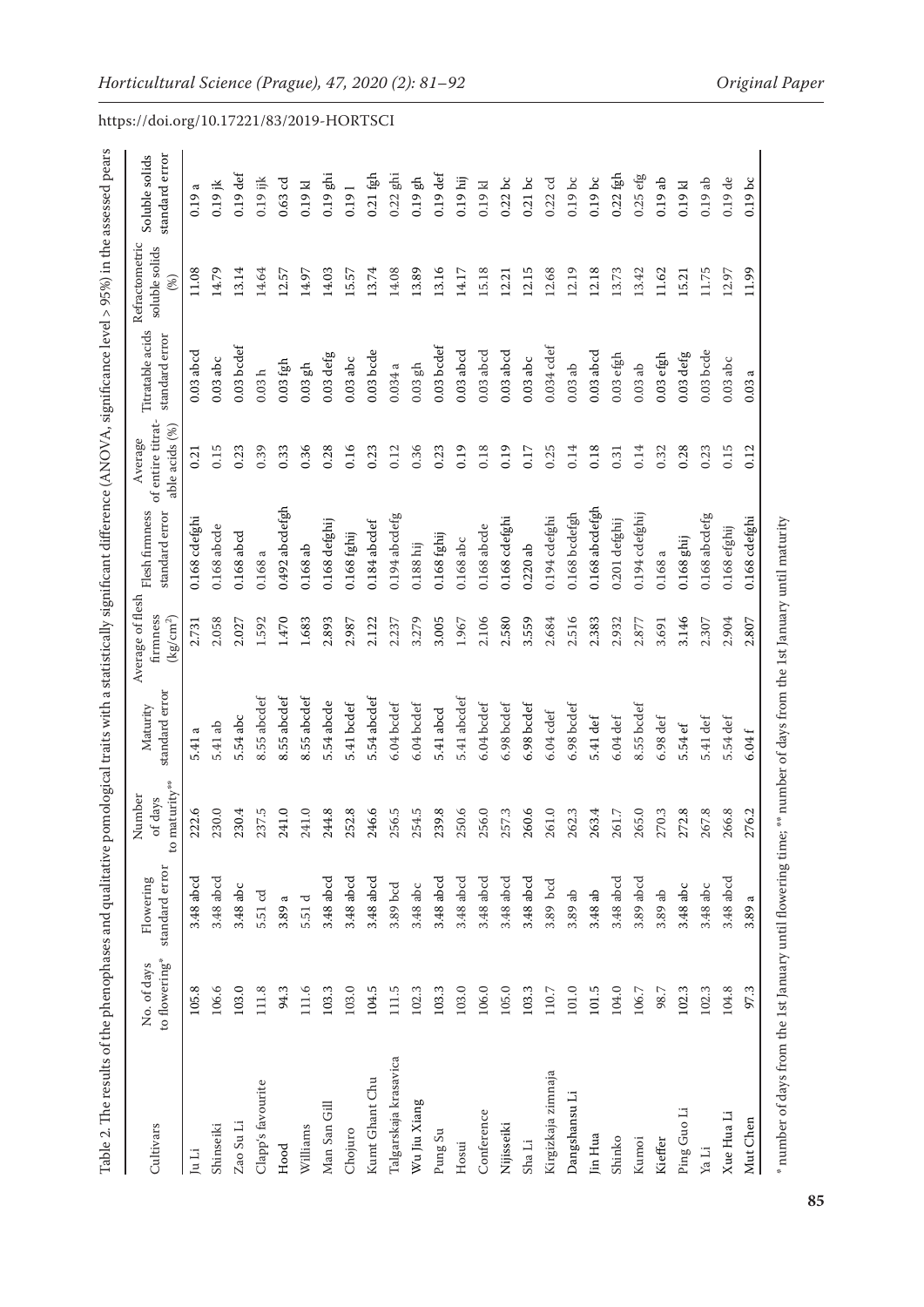

Figure 1. The average flowering and maturity dates for the period of 2012–2016

set. Because the selected set of varieties are crosspollinated and have different tendencies to express parthenocarpy, their ability to produce a sufficient fruit set can be assessed using precisely these parameters. There are strong relationships between the flowering intensity and the fruit set, and they are significantly influenced by both the tree's own metabolism and its external conditions (especially by the temperature, which affects the pollination). A low flowering intensity causes low productivity; overbearing, on the other hand, has a negative effect on the flower bud differentiation (giving rise to an alternate bearing) and the fruit size (frequent in the Asian varieties).

The flowering intensity is a quantitative attribute that is affected each year by the flower bud differentiation. The differentiation itself then depends on many factors that are affected by both the internal conditions of the tree and its external environment. In the studied years, the obtained values of the flowering intensity index varied from 4.0 (weakly flowering varieties 'Clapp's', 'Sha Li' and 'Ju Li') to 8.3 in the varieties with a high flowering intensity ('Kumoi' and 'Dangshansu Li') (Figure 2). The statistical testing (significance level  $\geq$  0.95) confirmed no

significant differences in the flowering intensity between the studied varieties or between the studied years of the experiment. In 2012, the average values of the flowering intensity of the Asian pear varieties ranged from 4.3 ('Sha Li') to 8.3 ('Kumoi'); in 2013, it was 3.0 ('Ping Guo Li') to 9.0 ('Kumoi' and 'Nijisseiki'); in 2014, it was 2.0 ('Sha Li') to 9.0 (e.g., 'Jin Hua' and 'Xue Hua Li'); in 2015, the values ranged from 2.0 (e.g., 'Jin Hua' and 'Sha Li') to 9.0 (e.g., 'Hosui' and 'Shinseiki'); and in 2016, they were 1.0 (e.g., 'Shinko' and 'Nijisseiki') to 9.0 (e.g., 'Ya Li' and 'Mut Chen'). In an experiment on European varieties carried out in Latvia by Lāce and Lācis (2015), the lowest values were recorded for the 'Concorde' variety, whereas the highest flowering intensity index was observed in the 'Talgarskaja krasavica' variety. At the same time, in this experiment, the 'Talgarskaja krasavica' variety was shown to have highly frost-tolerant blossoms.

The fruit set is mainly affected by the pollination, i.e., the availability of suitable, pollination-compatible varieties, and by the temperature, which affects the insect pollinator activity and stigma receptivity. Generally, under the conditions of the Czech Republic, Asian pear varieties have a tendency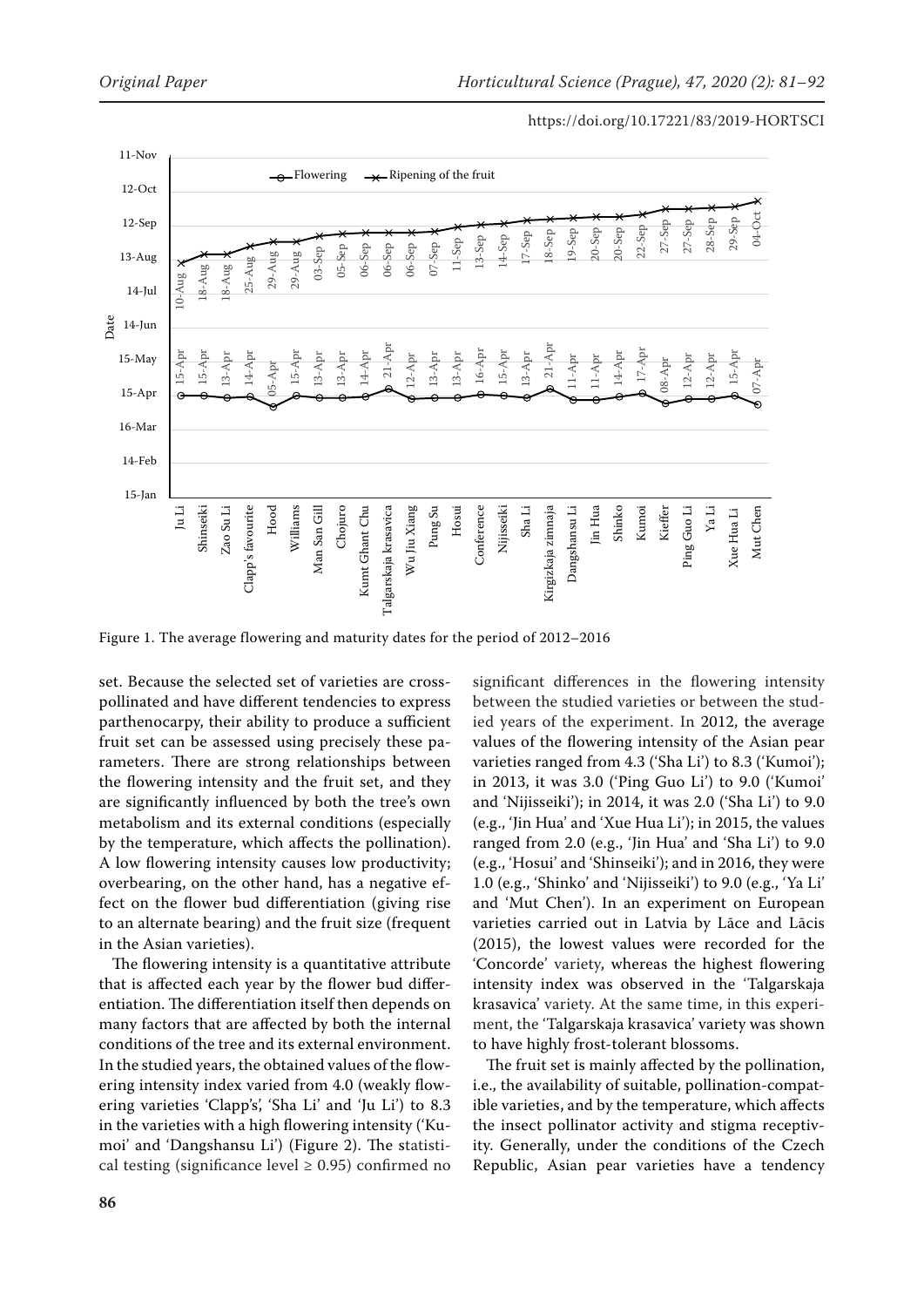

Figure 2. The average flowering intensity index and fruit set index for the period of 2012–2016

to overbear. This is caused by their corymb having a larger number of blossoms than the corymb of most of the European varieties. For this reason, Asian varieties require relatively strong fruit thinning to obtain large and good-quality fruits.

In our experiment, the fruit set index (Figure 2) for the studied period of 2012–2016 reached average values of 2.3 ('Dangshansu Li') to 5.8 ('Shinseiki'). The statistical testing (significance level  $\geq$  0.95) showed no significant differences in the flowering intensity between the varieties. The analyses of the data obtained each year revealed significant differences among the years 2013, 2015 and 2016. The fruit set index of the individual varieties (Figure 2) for the individual years reached the following values: in 2012, from 2.3 ('Dangshansu Li') to 5.8 ('Shinseiki'); in 2013, from 1.0 ('Ping Guo Li') to 7.0 ('Nijisseiki'); in 2014, from 2.0 (e.g., 'Shinko' and 'Pung Su' varieties) to 7.0 ('Hosui' and 'Ju Li'); in 2015, from 1.0 ('Jin Hua') to 9.0 (e.g., 'Man San Gill' and 'Shinseiki' varieties); and in 2016, from 1.0 ('Shinko') to 7.0 ('Ya Li'). The assessment clearly shows that when a variety flowers well, it does not necessarily exhibit a high mean fruit production; e.g., in the 'Dangshansu Li' variety, the high flowering intensity was observed, but its fruit set was always distinctly lower.

The weight of the fruits depends largely on the fruit set and fruit thinning. It is a characteristic feature of Asian varieties that the flowering in the corymb

progresses from the edge towards the centre, and the inflorescence usually contains more than seven blossoms. The inflorescence in the Asian varieties has a larger number of blossoms than that in the European varieties. For this reason, the Asian varieties develop more fruits after pollination, which is why the varieties derived from *P. pyrifolia* tend to overbear fruit. When overbearing, in extreme cases, these varieties may produce fruits with a weight no larger than 50 g. The optimum fruit weight is considered to be 150 to 250 g (Kappel et al. 1995).

Figure 3 presents the average fruit weight for the studied period. Figure 4 shows highly significant differences between the evaluated years and shows an increase in the fruit weight from the beginning of the tree productivity until the end of the assessment period. Figure 3 shows that the varieties with the lowest average fruit weight are also the varieties derived from *P. pyrifolia* ('Shinko', 'Shinseiki', 'Nijisseiki', 'Man San Gill', 'Kumt Ghant Chu' and 'Chojuro'), with the interspecific hybrid 'Hood' being an exception. The fact that the 'Talgarskaja Krasavica' variety generally produces only small to belowaverage-sized fruits was also confirmed in Lāce and Lācis (2015). In contrast, the varieties with extremely large fruits were 'Zao Su Li', 'Xue Hua Li', 'Jin Hua', 'Dangshansu Li', 'Sha Li' and 'Wu Jiu Xiang', which bear fruits as large as 500 g in some cases. In Sosna (2018), the varieties providing the best yield within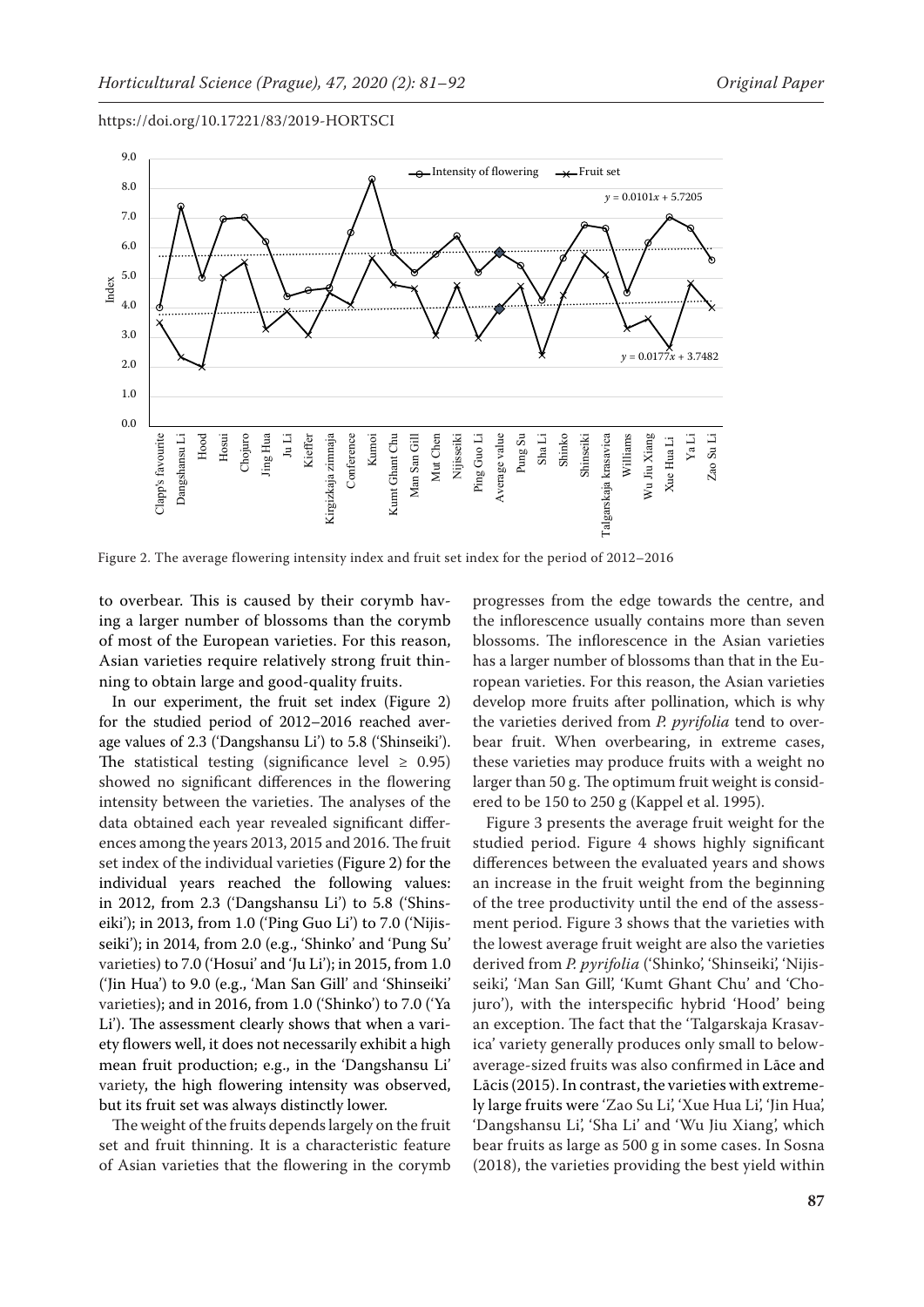



Figure 3. The average fruit weight for the studied varieties within 2012–2016

the assessed eight-year period after planting were 'Chojuro' and 'Shinseiki', while the smallest fruits were produced by the 'Nijisseiki' variety. The fruits with the significantly highest weight and largest size were produced by the Chinese cultivar 'Shu Li'.

The ideal-sized fruits in the present study were from the varieties 'Pung Su,' 'Ping Guo Li,' 'Kumoi,'Mut chen', 'Kirgizkaja Zimnaja', 'Ya Li', 'Ju Li', 'Hosui', and 'Conference' and the interspecific hybrid 'Kieffer'.

**Assessment of qualitative attributes of Asian pear fruits.** The flesh firmness parameter is used worldwide to assess the fruit maturity. The parameters normally appropriate for determining the maturity of apple fruits are very often unsuitable for pear



Figure 4. The statistical analysis of the year-dependent pear fruit yield and the increase in the average fruit weight with the increasing tree age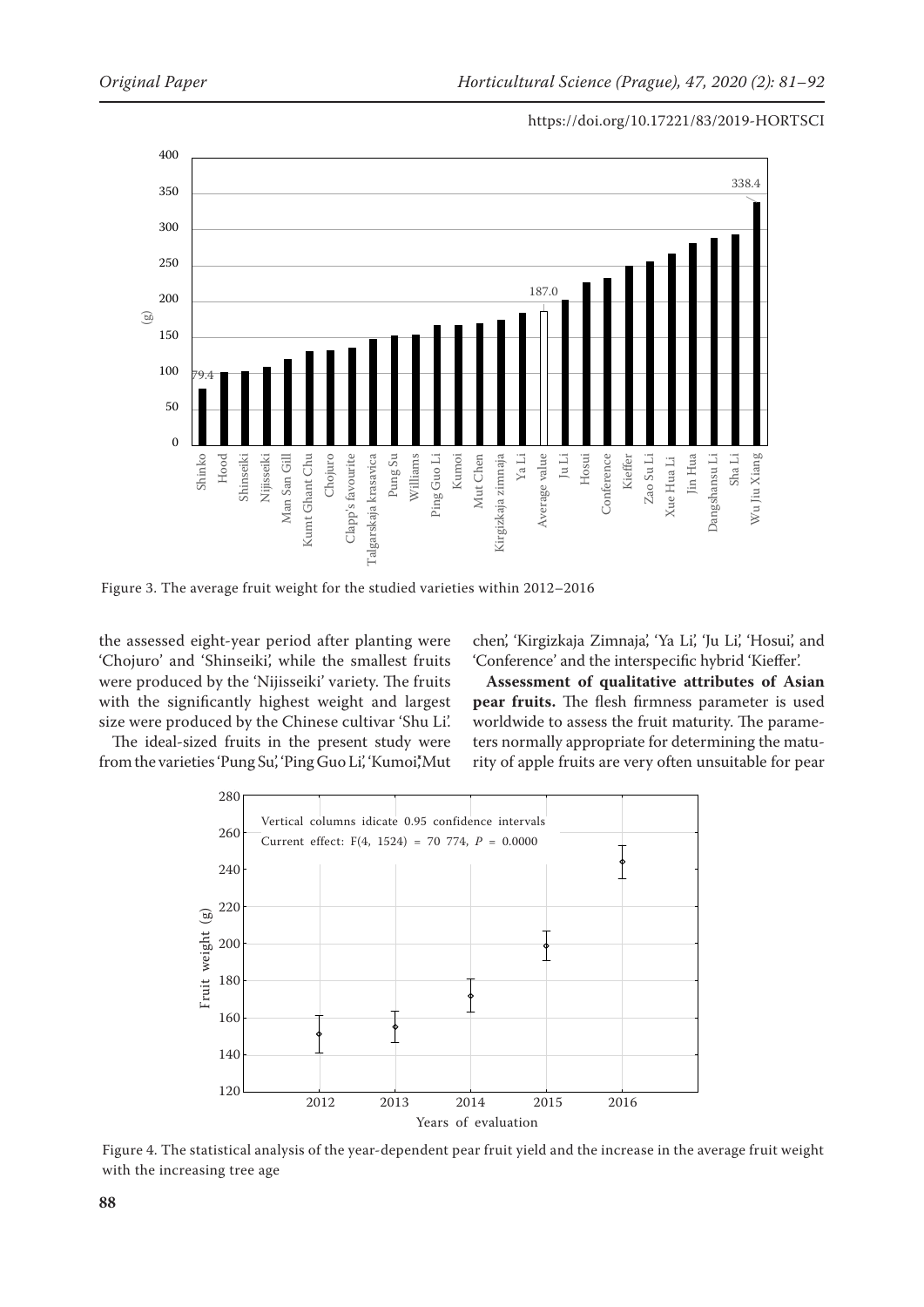

Figure 5. The average flesh firmness values in the assessed varieties in 2012–2016

fruits, and, as stated above, in the paragraph on maturity dates, these parameters are influenced by the conditions of the particular year and by the character of the plantation. Two methods are usually used to determine the maturity of pear fruits.

The first method is based on the (large) number of days from the full flowering until harvesting. However, the influence of the conditions during the particular year is highly significant. According to Tvergyak (1985), 120–150 days are the average number of days from flowering until harvesting for the model variety 'Anjou'; 110–133 days for 'Williams'; 130–145 days for 'Beurré Bosc'; and 112–150 days for Asian varieties.

The second, more precise method which is only usable for European pears varieties is based on measuring the flesh firmness. The ideal values are defined by the marketing strategy based on the subsequent use of the fruits. The fruits intended for immediate sale or short-term storage in cold (chilling) are usually harvested during the earlier part of the range. If the pears are intended to be stored in a controlled atmosphere, they are harvested during the latter part of the range. Tvergyak (1985) recommends firmness ranges that are measured by a penetrometer as follows: 2.08–1.95 kg/cm<sup>2</sup> for 'Anjou'; 2.23–2.08 kg/cm<sup>2</sup> for 'Williams'; and 2.16–2.02 kg/cm2 for 'Beurré Bosc'. However, according to the same author, flesh firmness is not a good indicator of maturity for Asian pear varieties. These varieties are at their best when maturing on a tree up to a firmness of 1.60 to 1.88  $\text{kg/cm}^2$ . For Asian pears, the colour and taste are better indicators of the maturity than the flesh firmness.

Figure 5 presents the average values of the flesh firmness measured in our assessment. Our assessment also showed that the flesh firmness is affected by many factors, especially the conditions during the year. The statistical testing (significance level  $\geq$  0.95) confirmed highly significant differences in the flesh firmness between the varieties (Table 2). Highly significant differences were confirmed between the study years, with the exception of 2013 and 2014, which exhibited no significant differences. Each year, a different variety had the highest flesh firmness value. In 2013, it was 'Ping Guo Li' (4.9 kg/cm<sup>2</sup>); in 2014, 'Kieffer' (3.16 kg/cm<sup>2</sup>); and in 2015 and 2016, 'Wu Jiu Xiang' (4.07 and 4.0  $\text{kg/cm}^2$ ). The average data indicate that the highest flesh firmness values on the harvest dates were recorded in the 'Sha Li'  $(3.45 \text{ kg/cm}^2)$ an'Ping Guo Li' (3.15 kg/cm<sup>2</sup>) varieties, while the lowest values were recorded in the 'Hood'  $(1.47 \text{ kg/cm}^2)$ and 'Dangshansu Li'  $(1.57 \text{ kg/cm}^2)$  varieties.

The amounts of soluble solids in the fruits increase as the fruits approach maturity, especially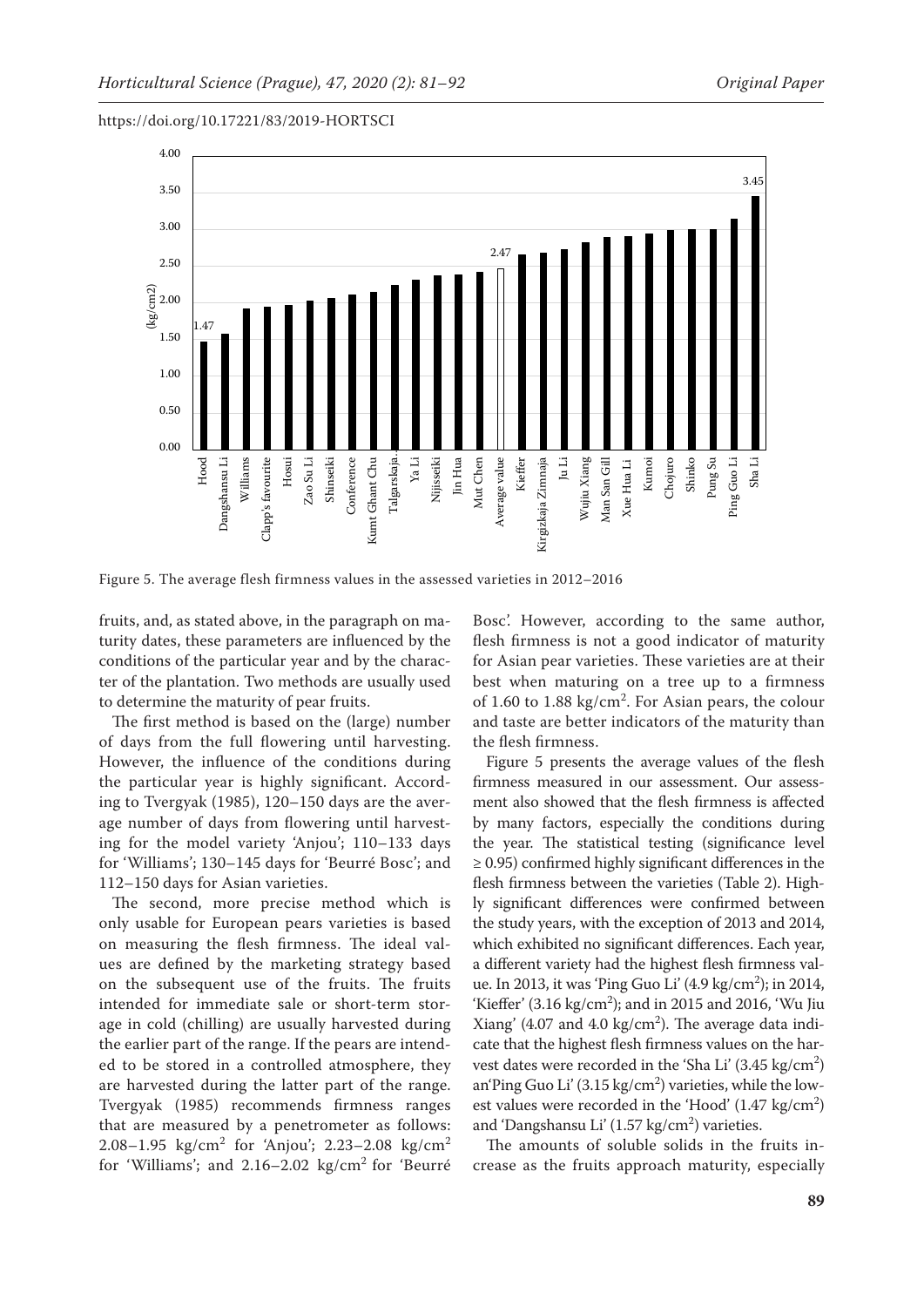

Figure 6. The average values of the soluble solids in the fruits of the assessed varieties in 2012–2016

in Asian pears, where the amounts have a specific value on the optimum harvest date. At the same time, these values depend on a number of external factors (e.g., the fruit set, temperature, irrigation and precipitation, etc.) which are also significantly influenced by the genotype. Tvergyak (1985) recommends that Asian pear varieties have at least 12% soluble solids at the time of harvest. However, for pears intended for storage, the soluble solids value is not a good predictor of fruit maturity, mainly because of the degree to which it varies between the years, sites (orchards) and even individual trees. The soluble solid contents strongly influence the storage of fruits. A minimum value of 10% soluble solids is recommended for the fruits to achieve the best quality and to avoid impairment during storage. For the 'Williams' variety, the ideal value for the storage was determined to be 11% soluble solids by Tvergyak (1985). In Kappel's (1995) experiment, where the author aimed to define ideal qualitative parameters for fruits of European varieties, the soluble solid values ranged from 11.8% to 18.6%, with the optimum value being 13.6. Vangdal (1980), on the other hand, states a threshold value of 11.3% for pears, 12.5% for plums and 14.2% for cherries. The assessment of the soluble solids, or the subjective sensation of the sweetness of a fruit, is also substantially affected by the ratio between the soluble solids and the overall acid content. The "sweet and sour" ratio is an important parameter in evaluating the quality of the fruits. According to Vangdal (1980), however, the acid content in pears is low and exerts no influence on the perception of taste.

Similar to flesh firmness, the soluble solids values are also affected by conditions during the year. This effect is confirmed by the very different values obtained for the studied varieties in the individual years. For example, in 2012, the highest values were recorded in the reference variety 'Clapp's' (17.8%) and in 'Chojuro' (16.1%) within the set of Asian varieties. In 2013, it was 'Ping Guo Li' (17.2%); in 2014, 'Chojuro' (17.0%); in 2015, 'Conference' (16.5%) and, of the Asian varieties, 'Hosui' (16.0%); and in 2016, 'Shinseiki' (15.6%). The average values showed that the variety with the highest values of soluble solids was 'Chojuro' (15.6% on average) as well as the control variety 'Conference'. The lowest average values were recorded in the 'Kirgiskaja Zimnaja' variety (10.1%) (Figure 6).

The acid content in a fruit influences its taste and aroma, but the acid content values are an unsuit-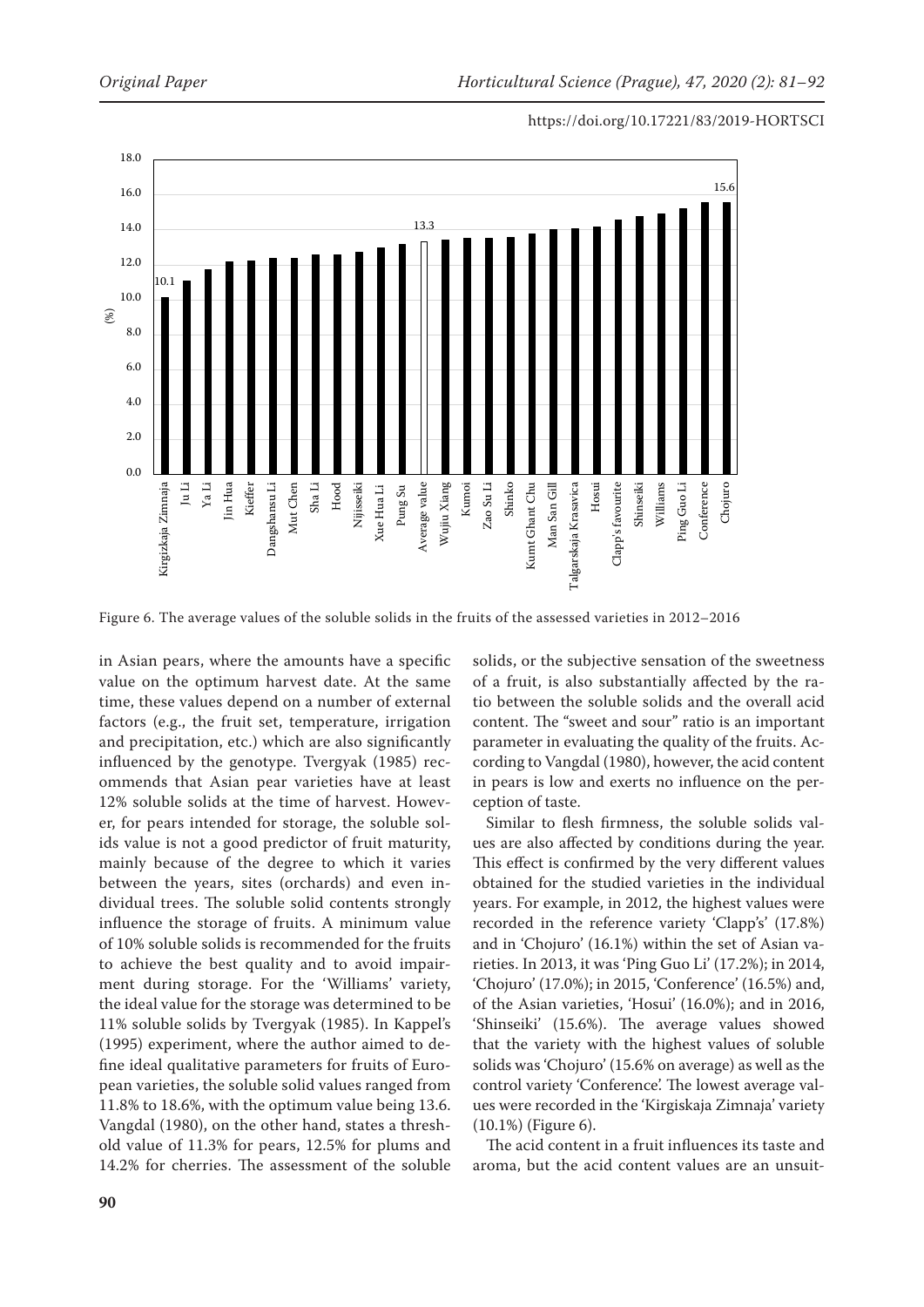0.45 0.39 0.40 0.35 0.30 0.25 0.23 (%) 0.20 0.15 0.12 0.10 0.05 0.00 Average value Wujiu Xiang Williams <sup>r</sup>algarskaja Krasavica Sha Li Jin Hua Ju Li Ya Li Pung Su Zao Su Li Kirgizkaja Zimnaja Ping Guo Li Shinko Kieffer Hood Dangshansu Li Kumoi Chojuro Hosui Kumt Ghant Chu Clapp's favourite Mut Chen Mut Chen Talgarskaja Krasavica Dangshansu Li Shinseiki Shinseiki Xue Hua Li Conference Conference Nijisseiki Average value Kumt Ghant Chu Zao Su Li Kirgizkaja Zimnaja Man San Gill Man San Gill Ping Guo Li Wujiu Xiang Clapp's favourite Xue Hua Li

https://doi.org/10.17221/83/2019-HORTSCI

Figure 7. The average values of the total titratable acids in the fruits within the study years of 2012–2016

able factor for the determination of a fruit's maturity. The values change each year and also usually vary between orchards. Tvergyak (1985) mentions that higher levels of acids have a positive effect on the taste of a fruit, which should improve the fruit's quality and its marketability. The optimum levels of acids have not yet been determined. The author also believes that for Asian pears, where taste is an indicator of maturity, the acid content levels may also serve as a good indicator of maturity. Khoshghalb et al. (2008) present, in their work, the dynamics of the changes in the acid content from one month before harvesting until the end of storage for two Asian pear varieties, not specifying them in more detail, but stating that they are derived from *Pyrus pyrifolia* (Burm.f.) Nakai. One month before harvesting, the acid content reached 0.42/0.43 mg/100 g. On the harvesting date, the value was 0.30/0.29 mg/100 g; in the first month of storage, 0.28/0.22 mg/100 g; in the second month of storage, 0.18/0.18 mg/100 g; and in the third month of storage, 0.16/0.16 mg/100 g.

Figure 7 presents the results of our measurements of the titratable acid content. Relatively high values were recorded in both the reference varieties 'Williams' (0.36%) and 'Clapp's' (0.39%). For the control variety 'Conference', the average acid content value was slightly below average (0.18%). Interestingly, except for the above-mentioned reference varieties, the highest values were recorded in all three interspecific hybrids included in the experiment: 'Kieffer' (0.32%), 'Hood' (0.33%) and 'Wu Jiu Xiang' (0.36%). We can assume that this is related to their partially European origin. Another interesting finding was that the lowest value (0.12%) was recorded in the 'Mut Chen' variety, for which it became apparent, across the years, that it is very well suited for storing.

## **CONCLUSION**

Based on the results of the analysed parameters, as well as a subjective evaluation, the varieties with the best potential for cultivation under the conditions of the Czech Republic are as follows:

*Early-maturing varieties:* 'Shinseiki' and 'Zao Su Li', due to their early maturity, refreshing juiciness, growth plasticity and generally ease of cultivation. 'Shinseiki' bears medium-sized to small fruits, which may be more appealing to a specific group of consumers. In the 'Zao Su Li' variety, the fruit size depends on the fruit set, and after fruit thinning, the fruits may grow to very large sizes.